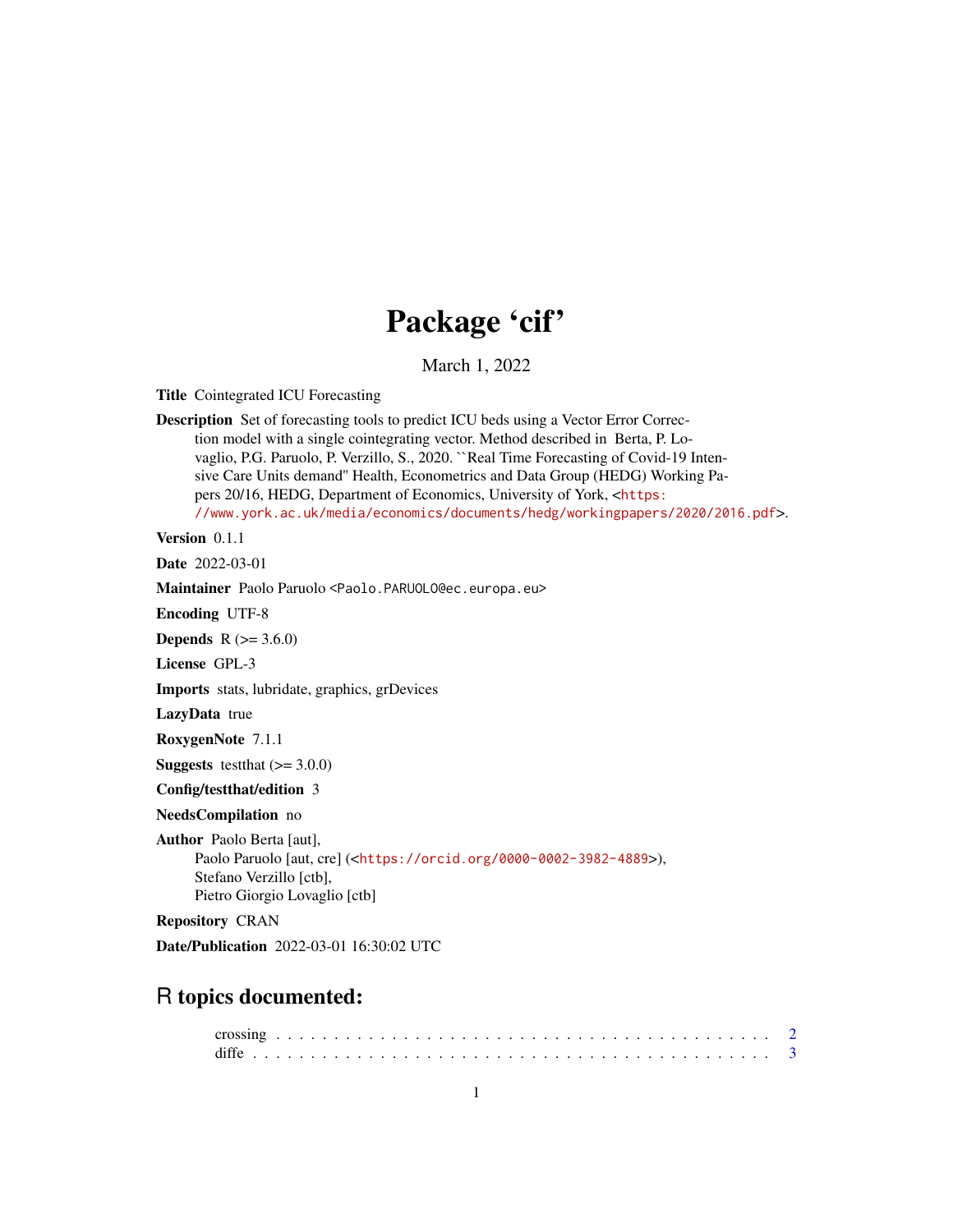#### <span id="page-1-0"></span>2 crossing contract to the contract of the contract of the contract of the contract of the contract of the contract of the contract of the contract of the contract of the contract of the contract of the contract of the con

|       |             | 3               |
|-------|-------------|-----------------|
|       | ec.datadet1 | $\overline{4}$  |
|       | ec.datadet2 | 5               |
|       |             | 5               |
|       | ec.EG1      | 6               |
|       |             | $\tau$          |
|       |             | 7               |
|       |             | -8              |
|       | $ec$ .ifp   | -9              |
|       |             |                 |
|       |             |                 |
|       |             |                 |
|       |             |                 |
|       |             | $\overline{14}$ |
|       |             |                 |
|       |             |                 |
|       |             |                 |
|       |             |                 |
|       |             |                 |
|       | Wald.mls    |                 |
| Index |             | 19              |

crossing *computes at which observation a vector y crosses ref for the first time*

#### Description

Computes at which observation vector yfor crosses yref for the first time if it is not crossed, then 0 is returned

#### Usage

crossing(yfor,  $ref = 0$ )

#### Arguments

| yfor | yfor is either a vector and a matrix |
|------|--------------------------------------|
| ref  | ref is the refence value             |

# Value

whensign, a matrix with observation number at which there is crossing

#### Author(s)

P. Berta, P. Paruolo, S. Verzillo, PG. Lovaglio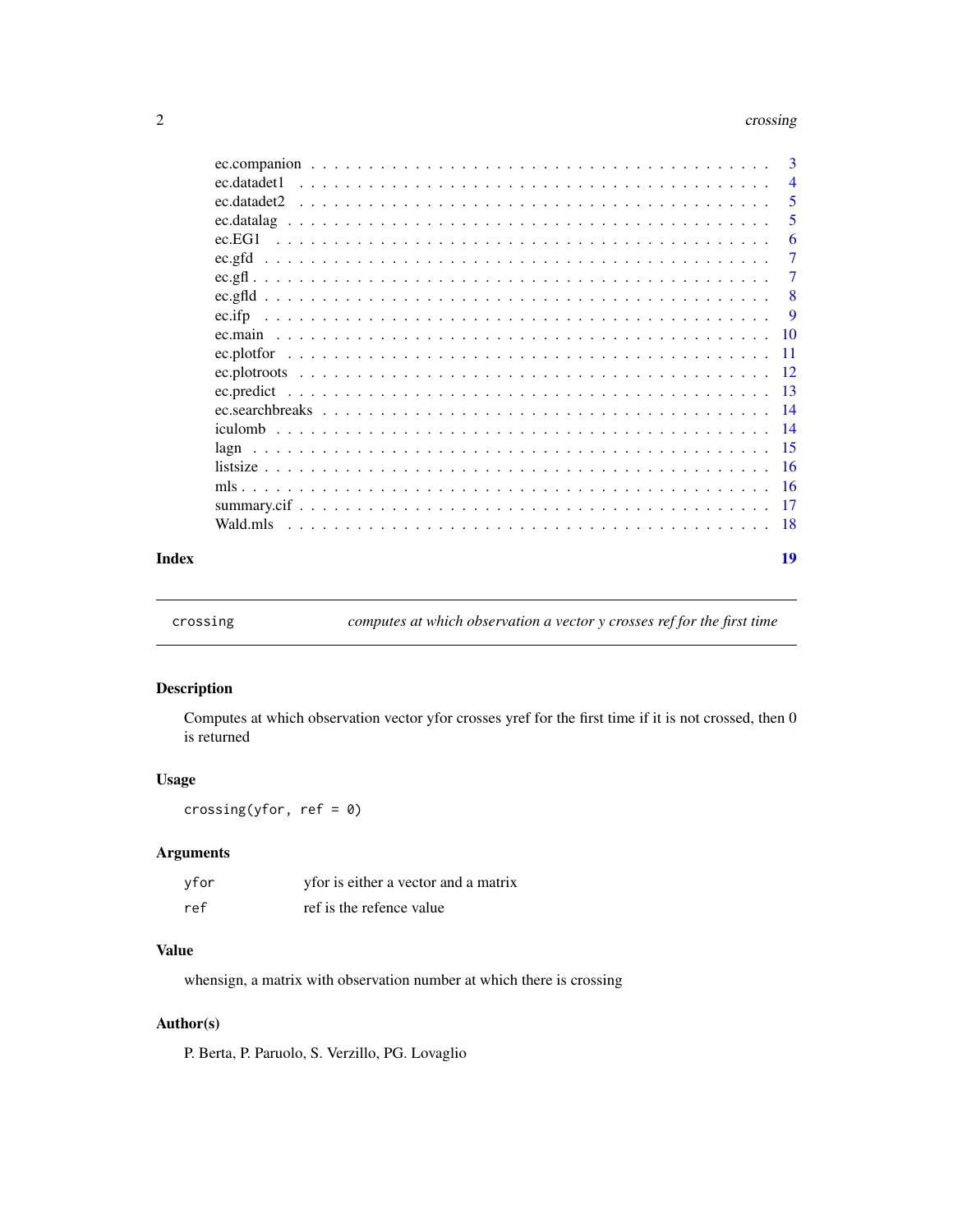#### <span id="page-2-0"></span> $d$ iffe  $\overline{3}$

# References

Berta et al. 2020

diffe *appends NA at beginning of diff(y)*

# Description

appends NA at beginning of diff(y) and creates column names accordingly when y is either a vector and a matrix

#### Usage

diffe(y)

# Arguments

y either a vector and a matrix

# Value

Dy contains the differences of y, with NA appended at the start

#### Author(s)

P. Paruolo

# References

Berta et al. 2020

ec.companion *computes companion matrix of the VAR*

# Description

builds the companion matrix of the VAR

#### Usage

ec.companion(est,  $p = 2$ , nlag = 4)

#### Arguments

| est  | is the output of ec.EG1.R                           |
|------|-----------------------------------------------------|
| p    | (positive integer) is the dimension of the VAR      |
| nlag | (positive integer) is the number of lags in the VAR |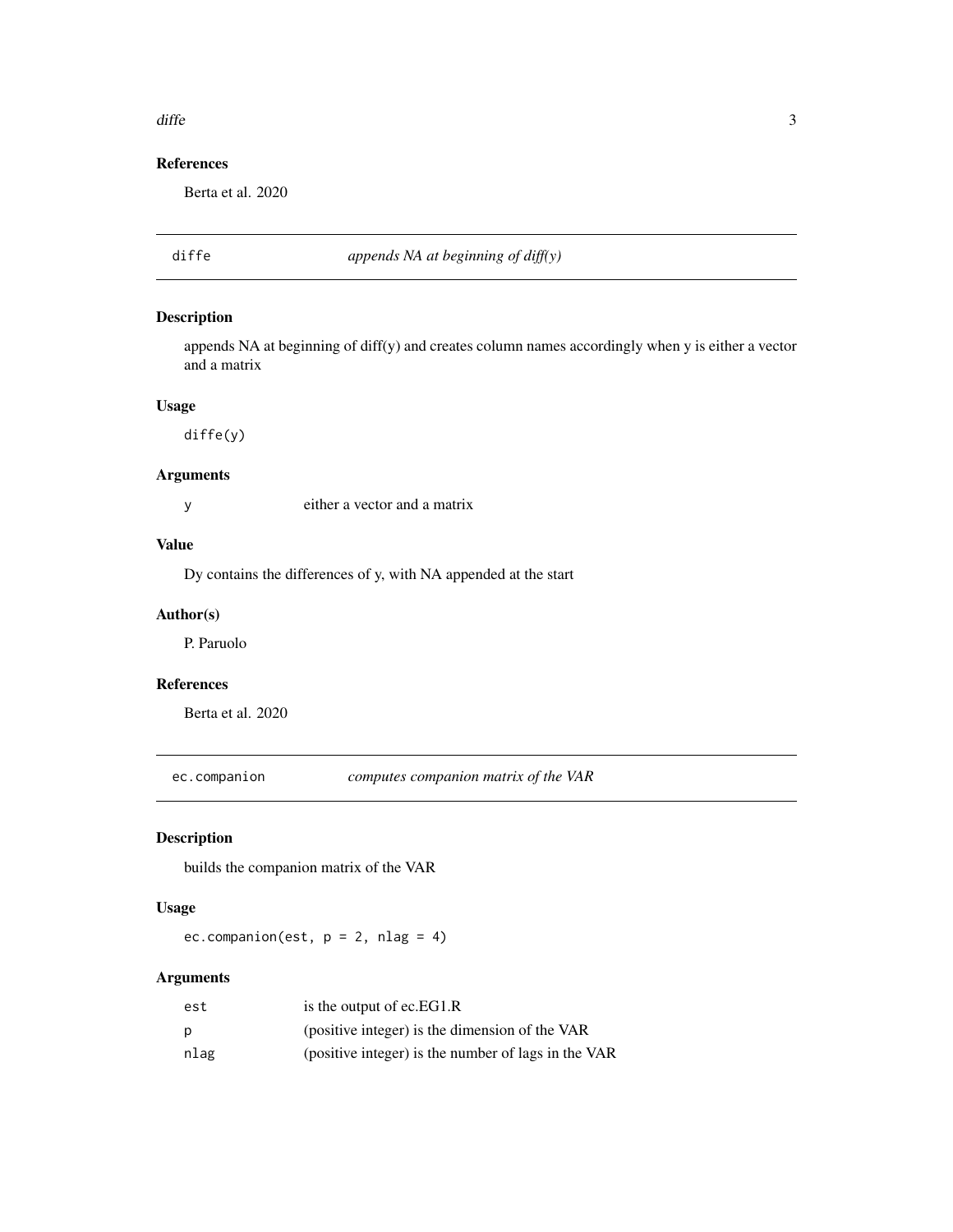#### <span id="page-3-0"></span>Value

mA companion matrix

#### Author(s)

P. Berta, P. Paruolo, S. Verzillo, PG. Lovaglio

#### References

Berta et al. 2020

ec.datadet1 *prepares deterministics D^(1)*

#### Description

Prepares deterministic data

# Usage

ec.datadet1(n, befpn, breaks)

# Arguments

| n      | is the number of obs in available data                             |
|--------|--------------------------------------------------------------------|
| befpn  | is a vector with (begtrim, end trim, n forecast, n pred, n h star) |
| breaks | is a vector of integers where the trend breaks should be           |

#### Value

matdet1 a matrix with the following columns (1\_vec, t\_vec) and (n+npred) rows

# Author(s)

P. Berta, P. Paruolo, S. Verzillo, PG. Lovaglio

#### References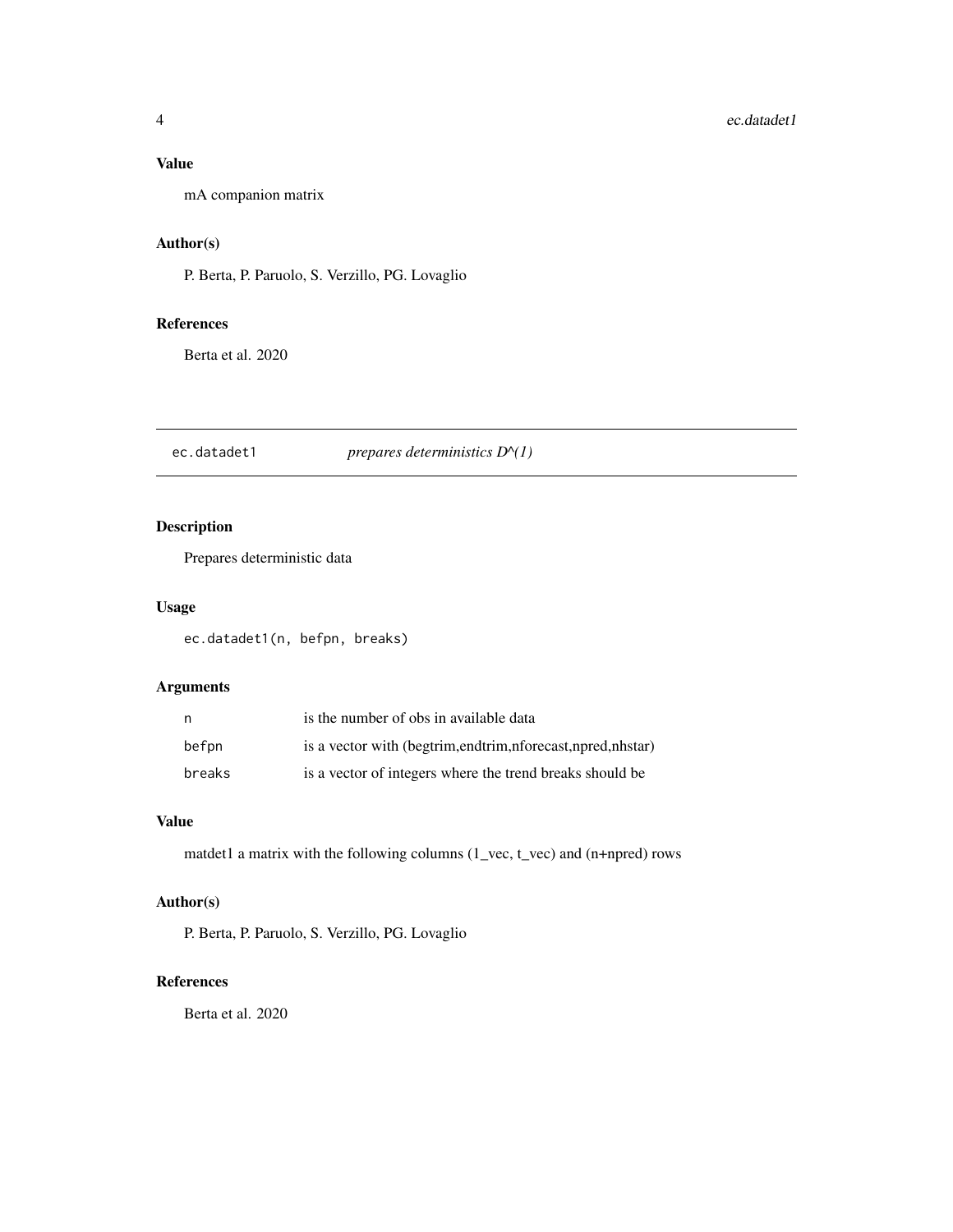<span id="page-4-0"></span>

Prepares deterministic dummies for de-meaned daily seasonal and difference point dummies

# Usage

ec.datadet2(det1, booseas = NA, pntdates = NA)

#### Arguments

| det1     | is the det term with constant and trend created by ec.datadet1.R |
|----------|------------------------------------------------------------------|
| booseas  | is a boolean for daily seasonal dummies                          |
| pntdates | is a vector of integers where the point dummies should be        |

#### Value

det2mat a matrix with the following columns (daily\_seas, point\_dummies) and n+npred rows

#### Author(s)

P. Berta, P. Paruolo, S. Verzillo, PG. Lovaglio

#### References

Berta et al. 2020

ec.datalag *prepares Dy y\_1 Dy\_1 ... Dy\_nlag-1 for estimation*

#### Description

Prepares data for estimation

#### Usage

ec.datalag(y, nlag = 4)

#### Arguments

| <sub>V</sub> | is the data matrix of variables in the VAR |
|--------------|--------------------------------------------|
| nlag         | is the number of lags in the VAR (min = 2) |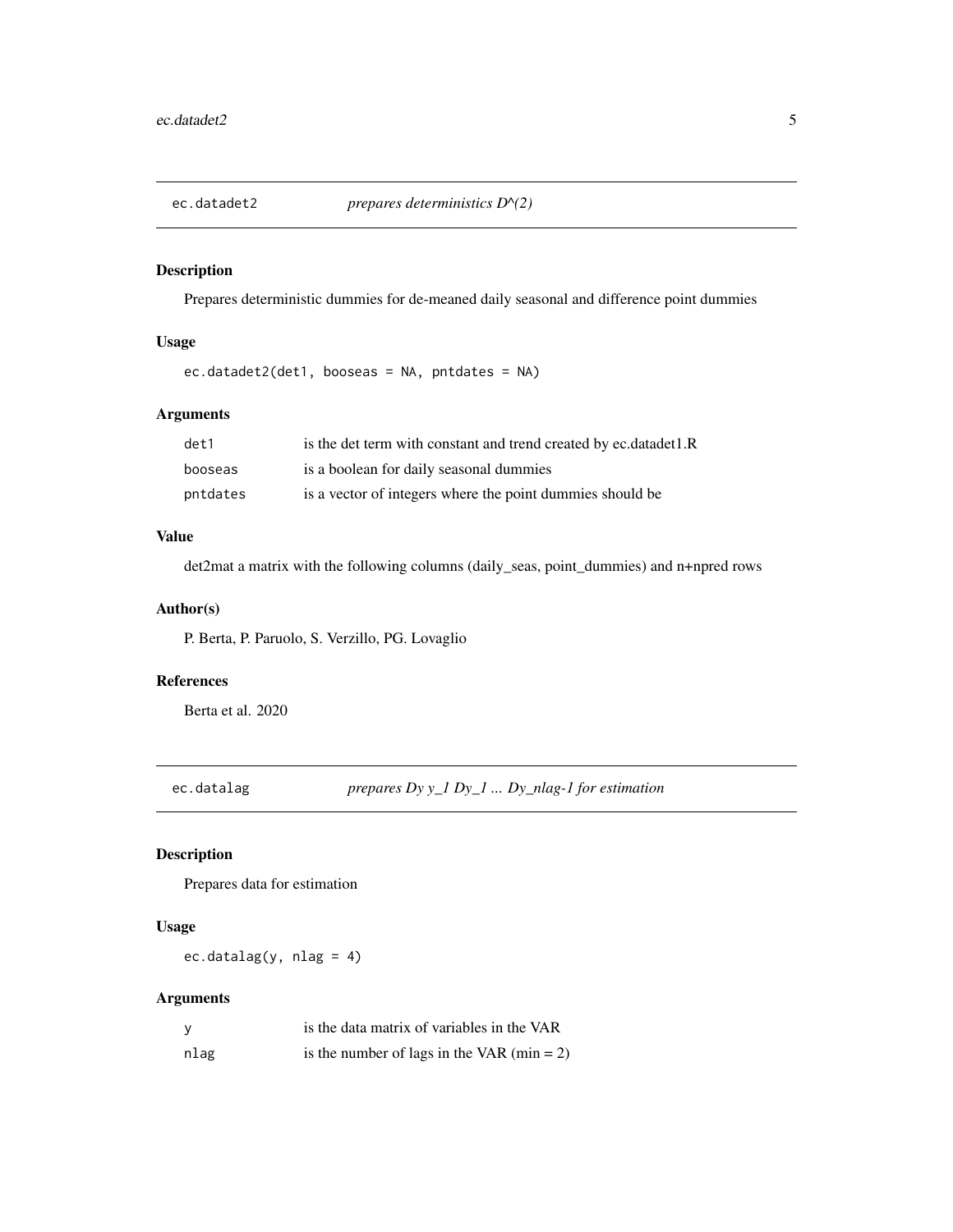### <span id="page-5-0"></span>Value

ymat contains the folloiwing columns Dy y\_1 Dy\_1 ... Dy\_nlag-1

#### Author(s)

P. Berta, P. Paruolo, S. Verzillo, PG. Lovaglio

#### References

Berta et al. 2020

ec.EG1 *estimates the VECM with the 2-stage procedure of Engle & Granger*

#### Description

Estimates the EC with EG. Cointegration rank fixed at 1

#### Usage

ec.EG1(det1, det2, ymat, npl, befpn, ndet, drop1 = NA, drop2 = NA)

#### Arguments

| det1  | deterministic matrix of constant(s) and trend(s)     |
|-------|------------------------------------------------------|
| det2  | deterministic matrix of seasonals and point dummies  |
| ymat  | matrix of lags                                       |
| npl   | n, p, nlag                                           |
| befpn | begtrim, endtrim, nforecast, npred                   |
| ndet  | order of the model $d(i,j)$                          |
| drop1 | selection of det1 regressors in first stage to drop  |
| drop2 | selection of det1 regressors in second stage to drop |

#### Value

out a list with estimates

#### Author(s)

P. Berta, P. Paruolo, S. Verzillo, P.G. Lovaglio

#### References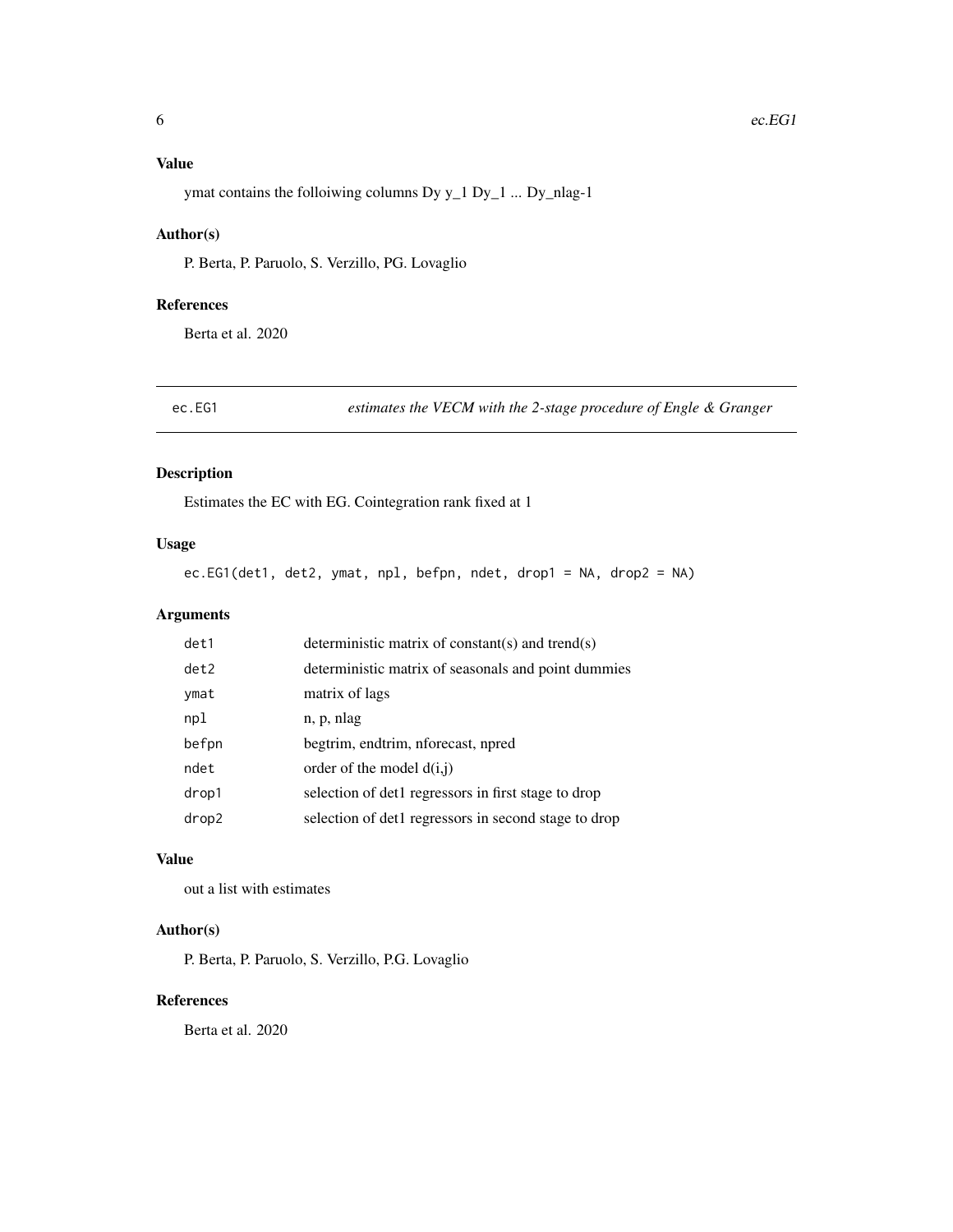<span id="page-6-0"></span>

plots forecasts of difference with confidence bars

# Usage

```
ec.gfd(obj, whichseries = 1, nsigma = 3, xvec, yvec, cal, lar = 0.025, ...)
```
#### Arguments

| obi         | output of ec.main                               |
|-------------|-------------------------------------------------|
| whichseries | series number                                   |
| nsigma      | how many standard deviations in confidence bars |
| xvec        | vector of dates to place on x axis              |
| yvec        | vector of $exp(y)$ values to display on y axis  |
| cal         | calendar vector                                 |
| lar         | length of arrows in error bars                  |
|             | other plot parameters                           |

# Value

does not return output, just creates a graph

# Author(s)

P. Paruolo,

ec.gfl *plots level forecasts with confidence bars*

#### Description

plots level forecasts with confidence bars

#### Usage

```
ec.gfl(obj, whichseries = 1, nsigma = 3, xvec, yvec, cal, lar = 0.025, ...)
```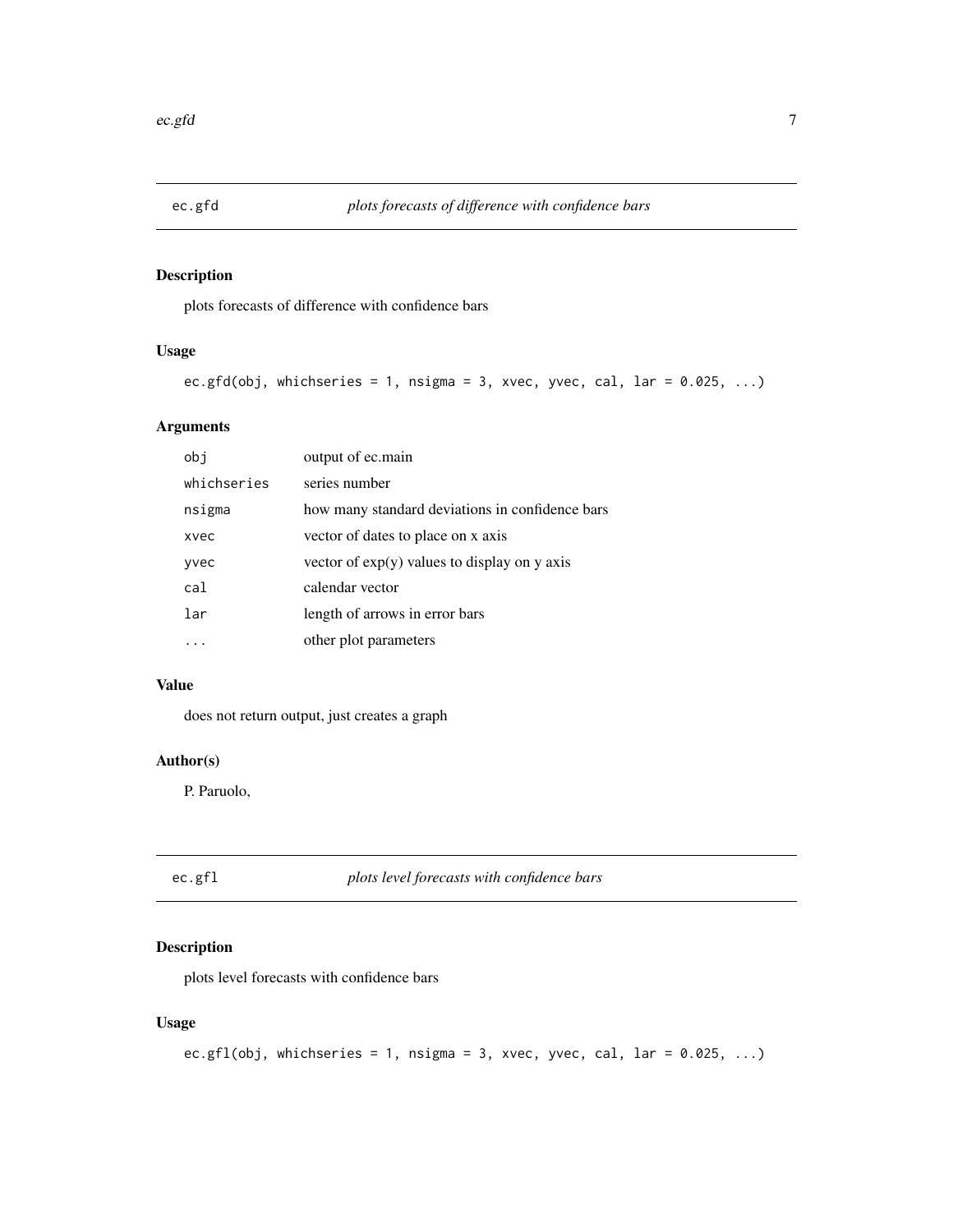# <span id="page-7-0"></span>Arguments

| obi         | output of ec.main                               |
|-------------|-------------------------------------------------|
| whichseries | series number                                   |
| nsigma      | how many standard deviations in confidence bars |
| xvec        | vector of dates to place on x axis              |
| yvec        | vector of $exp(y)$ values to display on y axis  |
| cal         | calendar vector                                 |
| lar         | length of arrows in error bars                  |
|             | other plot parameters                           |

#### Value

does not return output, just creates a graph

# Author(s)

P. Paruolo

ec.gfld *ec.gfld plots forecasts of levels and difference with confidence bars*

# Description

plots forecasts of levels and difference with confidence bars

# Usage

```
ec.gfld(
  obj,
  whichseries = 1,
  nsigma = 3,
  jointboo = TRUE,
  epsboo = TRUE,
  filename = "whatever",
  xvec,
  yvec,
  cal,
  lar = 0.025,...
\overline{\phantom{a}}
```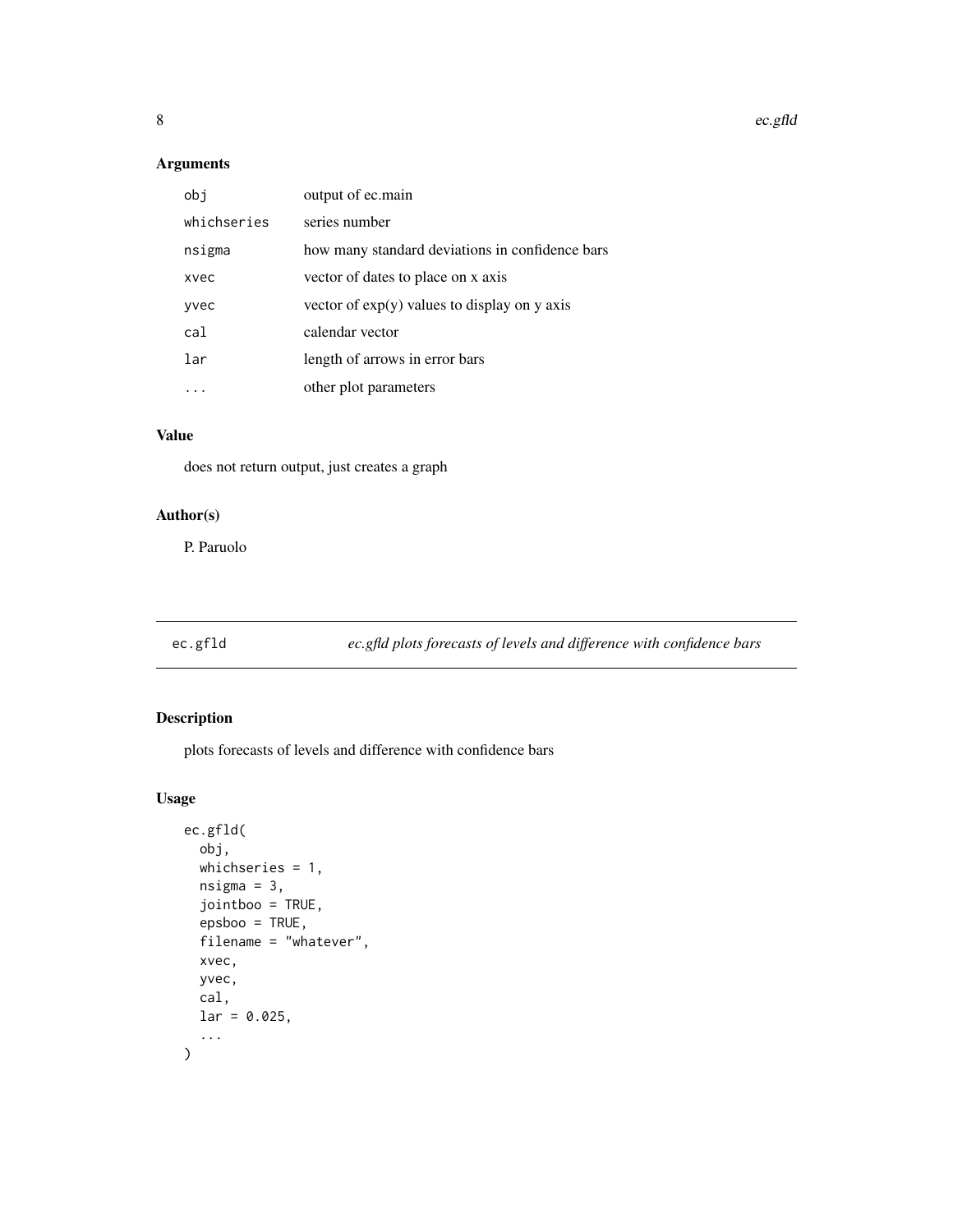#### <span id="page-8-0"></span>ec.ifp  $\qquad \qquad 9$

# Arguments

| obj         | output of ec.main                               |
|-------------|-------------------------------------------------|
| whichseries | series number                                   |
| nsigma      | how many standard deviations in confidence bars |
| jointboo    | boolean: TRUE if 1x2 graph, FALSE otherwise     |
| epsboo      | boolean: TRUE eps graph, FALSE pdf graph        |
| filename    | string, name of the file (no extension)         |
| xvec        | vector of dates to place on x axis              |
| yvec        | vector of $exp(y)$ values to display on y axis  |
| cal         | calendar vector                                 |
| lar         | length of arrows in error bars                  |
|             | other plot parameters                           |

# Value

does not return output, just creates a double graph

# Author(s)

P. Paruolo

| ec.ifp |  |  |
|--------|--|--|
|        |  |  |

# ec.ifp *Computes Indices of Forecast Performance*

# Description

indices of forecast performance

#### Usage

ec.ifp(afdlin, rwsigma, rwabsmean, kval = 1.959964)

# Arguments

| afdlin    | actual + forecast values + fcse                  |
|-----------|--------------------------------------------------|
| rwsigma   | standard deviation of Random Walk in sample      |
| rwabsmean | mean absolute deviation of Random Walk in sample |
| kval      | how many se to use, default kval = $1.959964$    |

#### Value

list of indices of forecast performance 1: index for model forecast 0: index for Random Walk forecast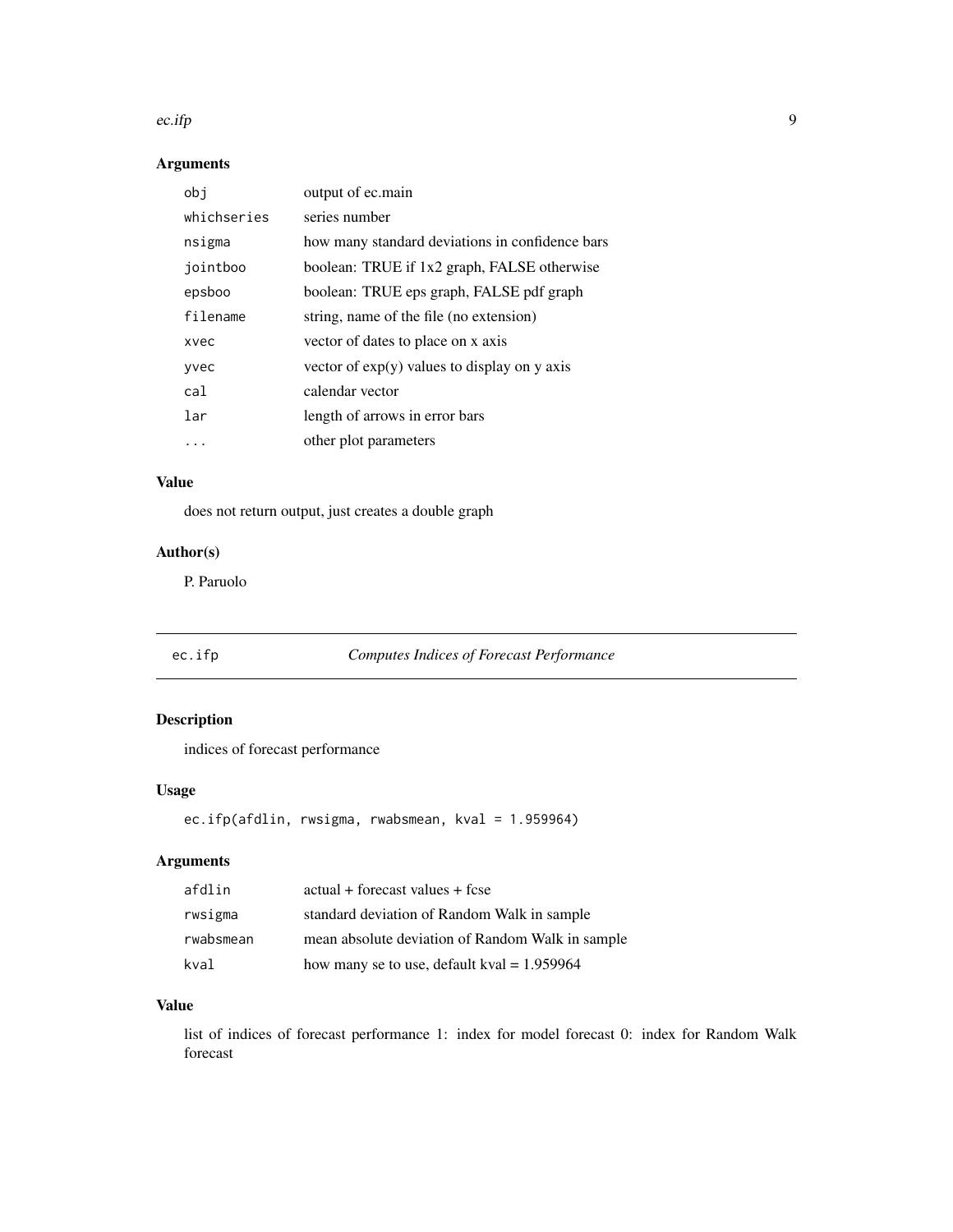# <span id="page-9-0"></span>Author(s)

P. Berta, P. Paruolo, S. Verzillo, PG. Lovaglio

#### References

Berta et al. 2020

ec.main *Forecast with Vector Error Correction Model*

#### Description

This function estimate VECM model. Selects begtrim and entrim period, define lag and run.

#### Usage

```
ec.main(
 y,
 ndet = c(2, 1),nlag,
 befpn,
 breaks = NA,
 booseas = NA,
 pntdates = NA,
 drop1 = NA,
 drop2 = NA,
 cal,
 kval = 1.959964
```

```
)
```
#### Arguments

| y        | matrix with time across rows and variables in columns                                                                                                         |
|----------|---------------------------------------------------------------------------------------------------------------------------------------------------------------|
| ndet     | vector of lenght 3, $(i,j,q)$ : i for EG1-st stage, j for EG-2nd stage, q number of<br>breaks i,j=0 no deterministics i,j=1 constant i,j=2 constant and trend |
| nlag     | number of lags in the VAR                                                                                                                                     |
| befpn    | begtrim, endtrim, nforecast, npred                                                                                                                            |
| breaks   | vector with observation numbers for T1, T2                                                                                                                    |
| booseas  | boolean $=T$ if seasonal dummies, $=F$ otherwise                                                                                                              |
| pntdates | vector with observation numbers for point dummies                                                                                                             |
| drop1    | selection of det1 regressors in first stage to drop                                                                                                           |
| drop2    | selection of det1 regressors in second stage to drop                                                                                                          |
| cal      | calendar for the y matrix                                                                                                                                     |
| kval     | how many se to use, default kval=1.959964                                                                                                                     |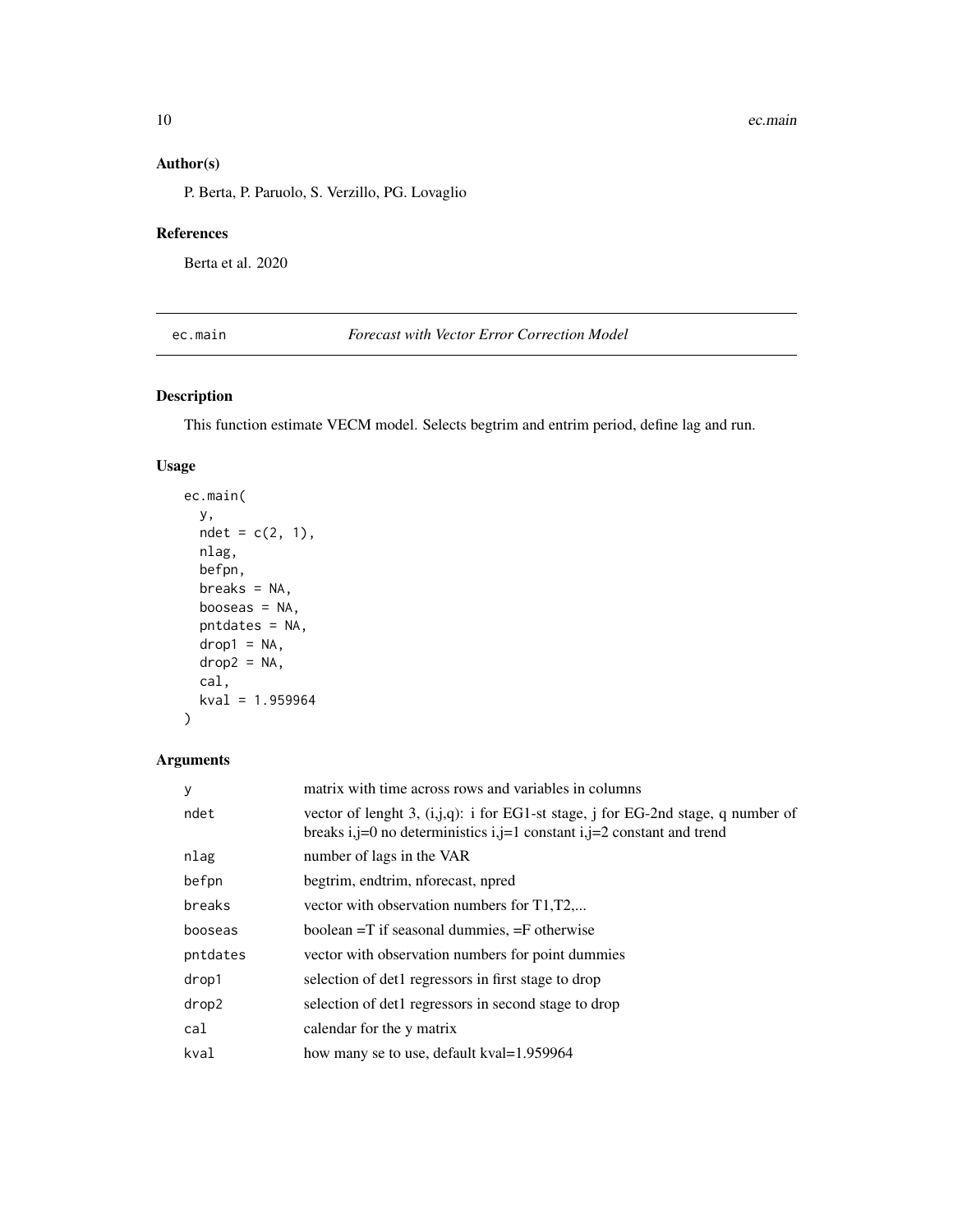#### <span id="page-10-0"></span>ec.plotfor the contract of the contract of the contract of the contract of the contract of the contract of the contract of the contract of the contract of the contract of the contract of the contract of the contract of the

# Value

results Output contains the a set of estimates and forecasting results.

#### Author(s)

P. Berta, P. Paruolo, S. Verzillo, PG. Lovaglio

#### References

Berta et al. 2020

ec.plotfor *plots forecasts*

# Description

plot actual and forecast intervals

# Usage

```
ec.plotfor(
  y,
  x = NA,
  lcolact = NA,
  lcolfor = NA,
  ltypefor = NA,
  polycol = NA,
  myylim = NA,
  ...
\mathcal{L}
```
#### Arguments

| y            | actual values and forecasts (point forecast, lower bound, upper bound)                                                                         |
|--------------|------------------------------------------------------------------------------------------------------------------------------------------------|
| $\mathsf{x}$ | time calendar                                                                                                                                  |
| lcolact      | color actual (scalar)                                                                                                                          |
| lcolfor      | color forecasts                                                                                                                                |
| ltypefor     | type forecasts                                                                                                                                 |
| polycol      | color polygons if one wishes to have different lcolfor, hypefor, polycol by week<br>> make linecol, linetype, polycol vectors, indexed by week |
| myylim       | vector with min and max for y axis                                                                                                             |
| $\ddotsc$    | other plot parameters                                                                                                                          |

#### Value

does not return output, just creates a graph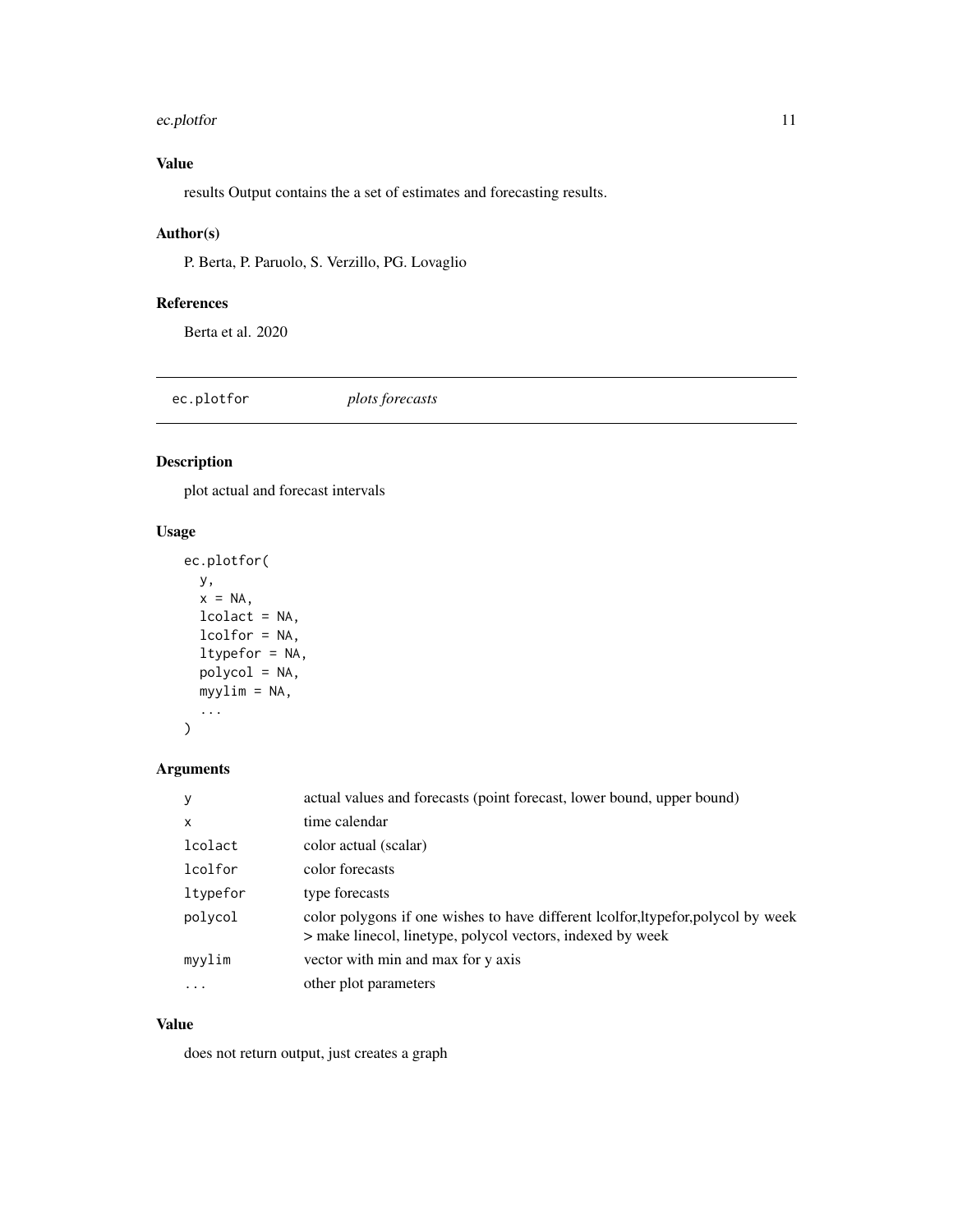#### <span id="page-11-0"></span>Author(s)

P. Paruolo

#### References

Berta et al. 2020

# ec.plotroots *Companion matrix of the VAR*

#### Description

plots roots and the unit circle

#### Usage

```
ec.plotroots(roots)
```
# Arguments

roots are the roots of the companion matrix, see ec.companion.R

#### Value

does not return output, just creates a graph

# Author(s)

P. Berta, P. Paruolo, S. Verzillo, PG. Lovaglio

# References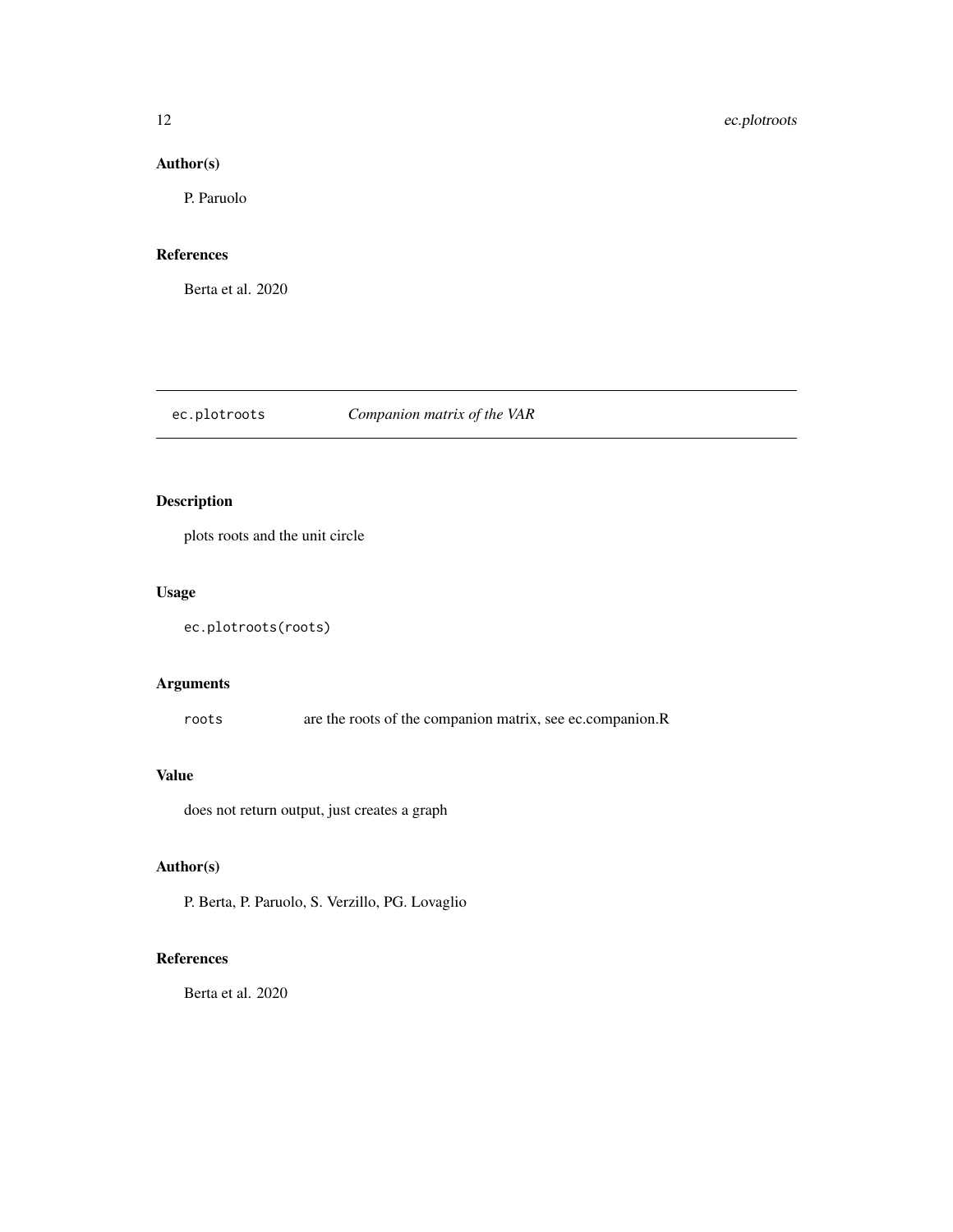<span id="page-12-0"></span>

Predicts both in-sample (1 step ahead) and out-of-sample (1 step ahead and dynamic forecasts)

#### Usage

```
ec.predict(est, det1, det2, ymat, npl, befpn, ndet, cal, kval = 1.959964)
```
### Arguments

| est   | output from estimation by ec.EG1.R                  |
|-------|-----------------------------------------------------|
| det1  | deterministic matrix of constant(s) and trend(s)    |
| det2  | deterministic matrix of seasonals and point dummies |
| ymat  | matrix of lags                                      |
| npl   | n, p, nlag                                          |
| befpn | begtrim, endtrim, nforecast, npred, nhstar          |
| ndet  | order of the model $d(i, j)$                        |
| cal   | calendar, should match the number of rows in ymat   |
| kval  | how many se to use, default kval = 1.959964         |

#### Value

list with contains: afl (actual and 1 step ahead fitted levels) afd (actual and 1 step ahead fitted differences) fit (1 step ahead fit) dynpred (dynamic predictions) mAt mB (companion matrix and selection of it) Sigmah (Sigmah for dyn forecasts) forstartdate (starting date for dyn forecast) outcal (dates for the prediction) h1star (h1star) cspred (table with change in sign of pred for  $Dx_1$ ) indexfa (indices of forecast accuracy)

#### Author(s)

P. Berta, P. Paruolo, S. Verzillo, PG. Lovaglio

#### References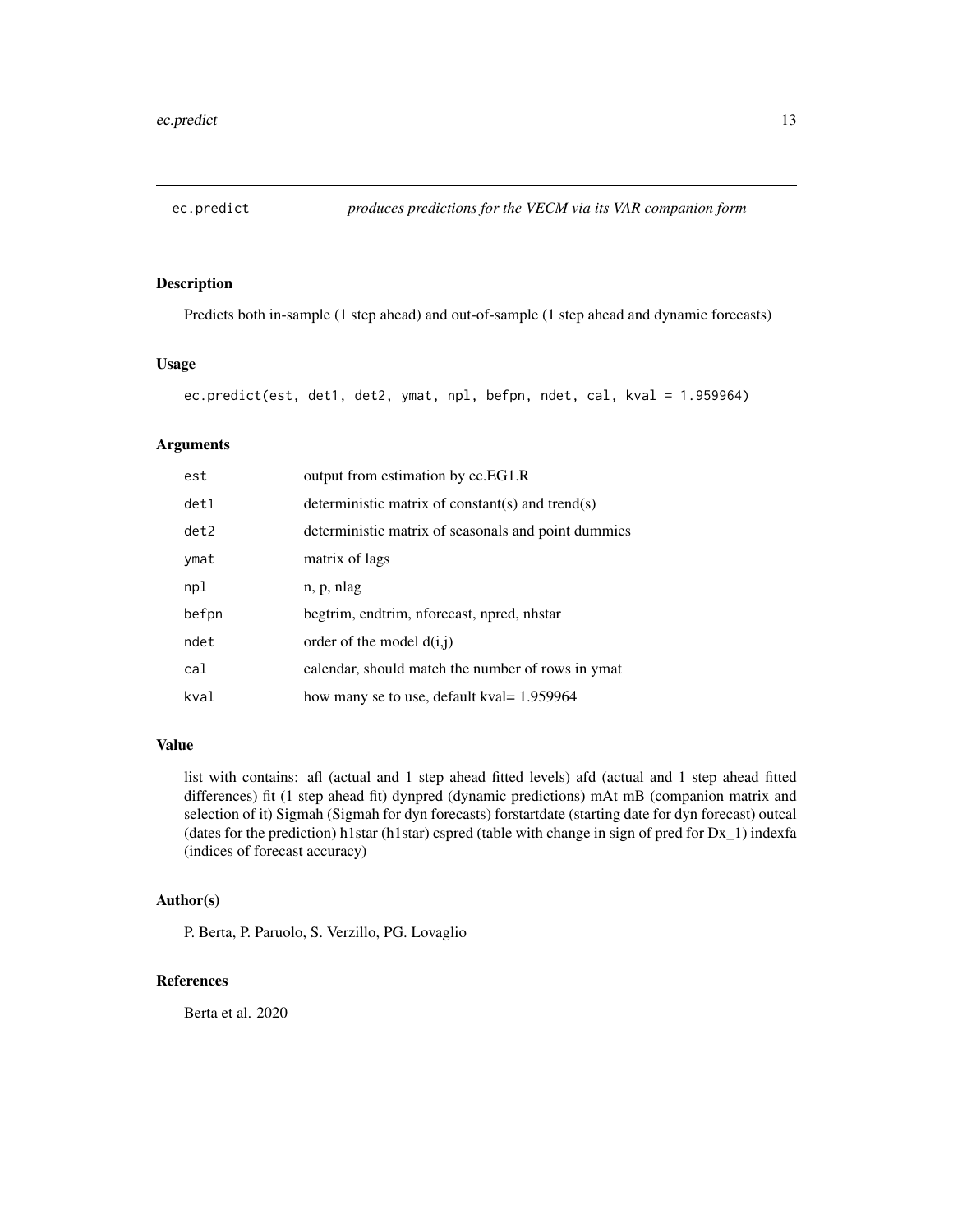<span id="page-13-0"></span>

Search for location of break points in 1st-stage of Engle-Granger

#### Usage

```
ec.searchbreaks(qse, ymat, npl, befpn, ndet, gfillmin = 10, fixed = NA)
```
# Arguments

| gse      | q: number of (additional) breaks, s: start date for search, e: end date for search |
|----------|------------------------------------------------------------------------------------|
| ymat     | matrix of lags                                                                     |
| npl      | n, p, nlag                                                                         |
| befpn    | begtrim, endtrim, nforecast, npred                                                 |
| ndet     | order of the model $d(i, j)$                                                       |
| gfillmin | gfill value                                                                        |
| fixed    | vector of breaks to be taken as fixed (not between s=start and e=end)              |
|          |                                                                                    |

#### Value

out list with break dates and values of regression average sum of squares

# Author(s)

P. Paruolo

# References

Berta et al. 2020

iculomb *Data from Italian Civil Protection*

# Description

Data from Italian Civil Protection

#### Usage

data(iculomb)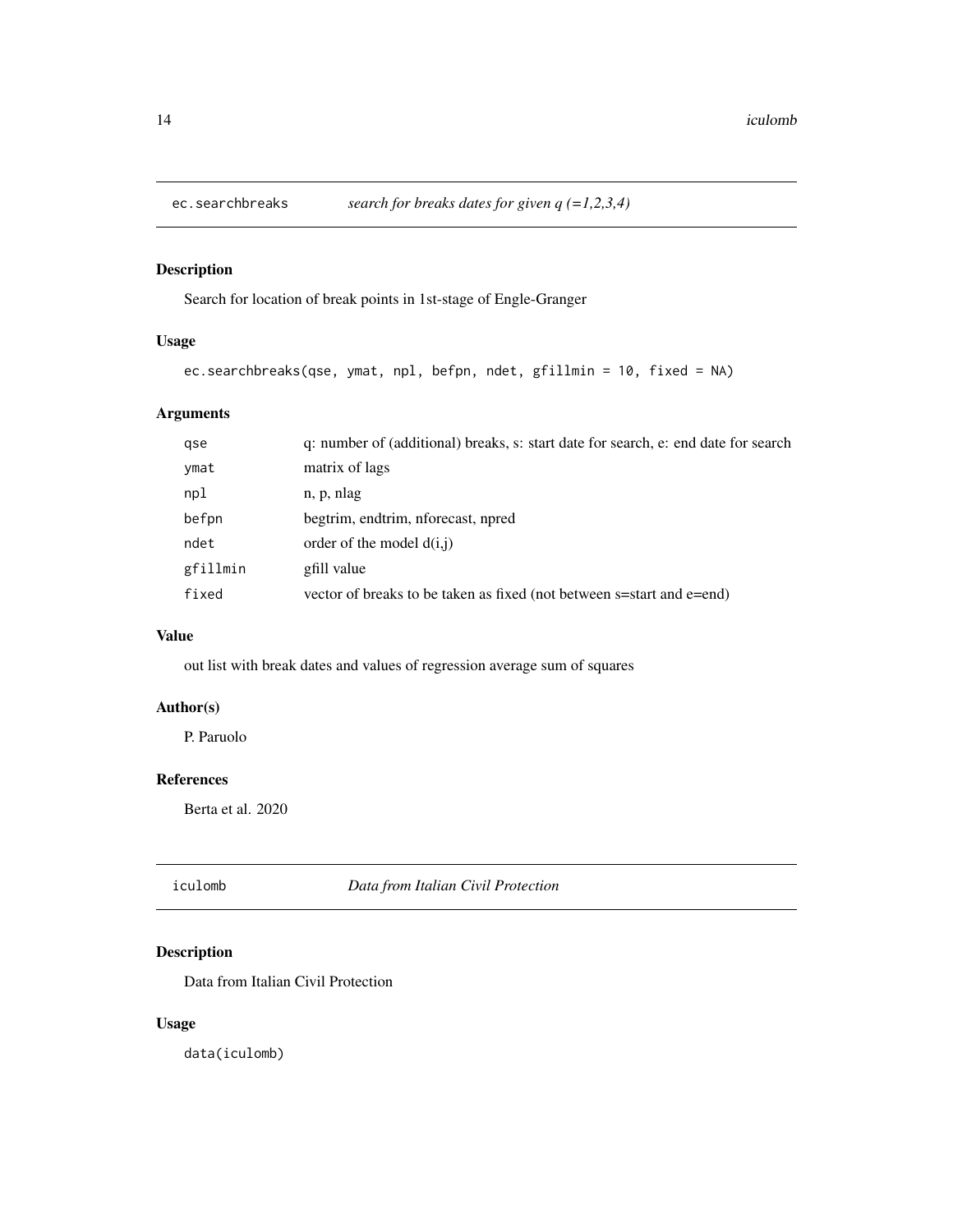#### <span id="page-14-0"></span>lagn the contract of the contract of the contract of the contract of the contract of the contract of the contract of the contract of the contract of the contract of the contract of the contract of the contract of the contr

# Format

A dataset including 324 obs and 24 columns.

# Source

<https://github.com/pcm-dpc/COVID-19/>

#### References

Italian Civil Protection

#### Examples

data(iculomb)

lagn *lag j of matrix or vector y*

# Description

lagn(y,j,fill=NA) produces lag j of matrix or vector y, with fill in missing j cells REM: alternative to "lead-lag" dplyr which applies to vector y

# Usage

 $lagn(y, j, fill = NA)$ 

#### Arguments

|      | column vector or matrix                                                      |
|------|------------------------------------------------------------------------------|
| j    | number of lags                                                               |
| fill | value to be used to fill the missing values at the beginning, $default = NA$ |

#### Value

y lagged j cells, with fill in the missing j positions

### Author(s)

P. Berta, P. Paruolo, S. Verzillo, PG. Lovaglio

# References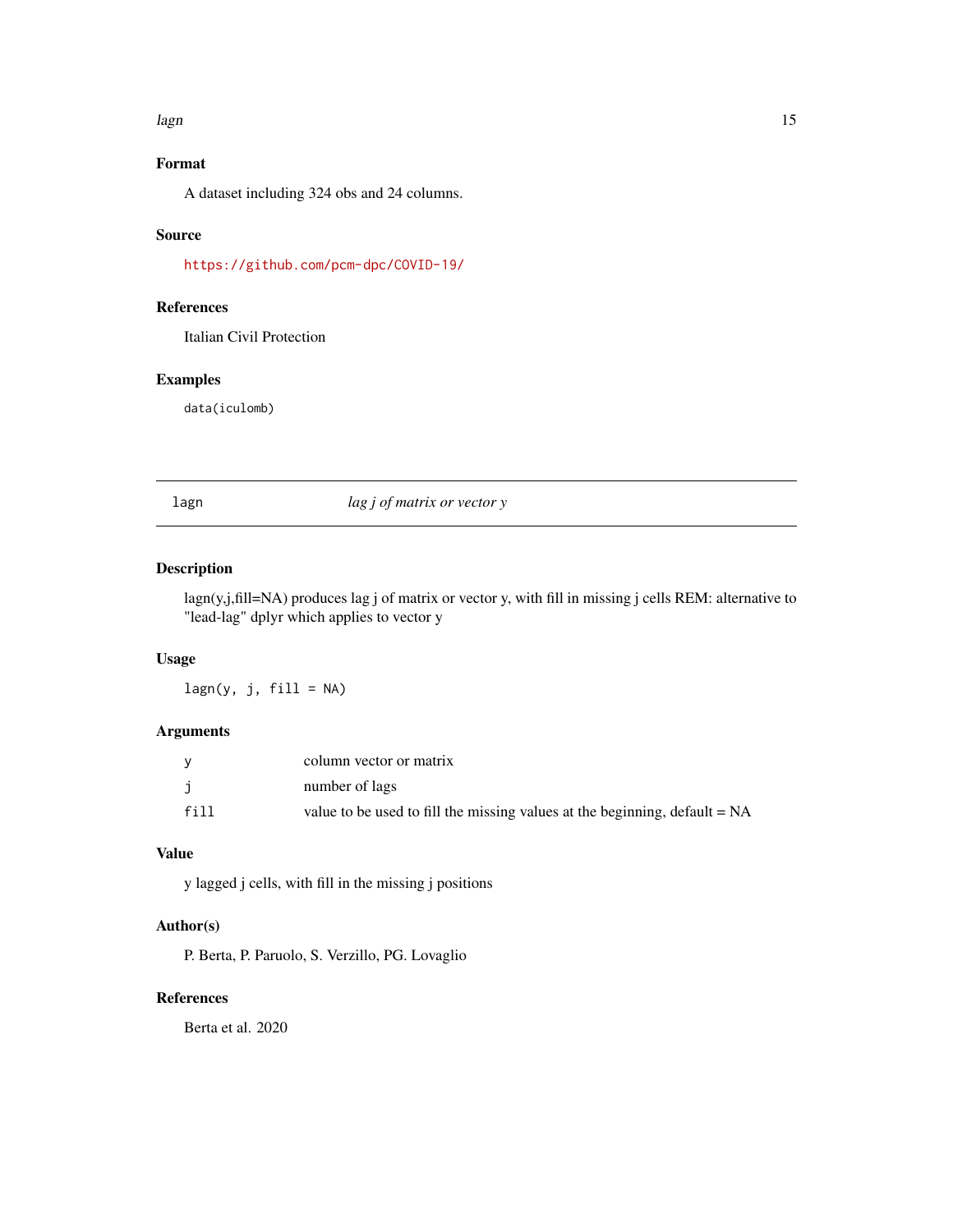<span id="page-15-0"></span>

computes length-4 vector with number of terms in the search for 1,2,3,4 number of breaks

# Usage

```
listsize(myT, gfill, start)
```
#### Arguments

| myT   | sample size           |
|-------|-----------------------|
| gfill | number of gap periods |
| start | beginning             |

#### Value

a vector of 4 elements, with the number of candidate models for 1,2,3,4 breaks

#### Author(s)

P. Paruolo

| ×<br>$\sim$ |
|-------------|

 $Multivariate$  *Least-Squares regression* 

#### Description

Multivariate Least-Squares regression  $y = x$  beta  $+ u$ 

#### Usage

mls(y, x, df\_flag = FALSE)

#### Arguments

| <b>V</b> | left hand side data matrix (one or more columns)                 |
|----------|------------------------------------------------------------------|
| X        | right hand side data matrix (one or more columns)                |
| df_flag  | $flag = TRUE$ for degrees of freedom correction for the variance |

## Value

out regression coefficients and related statistics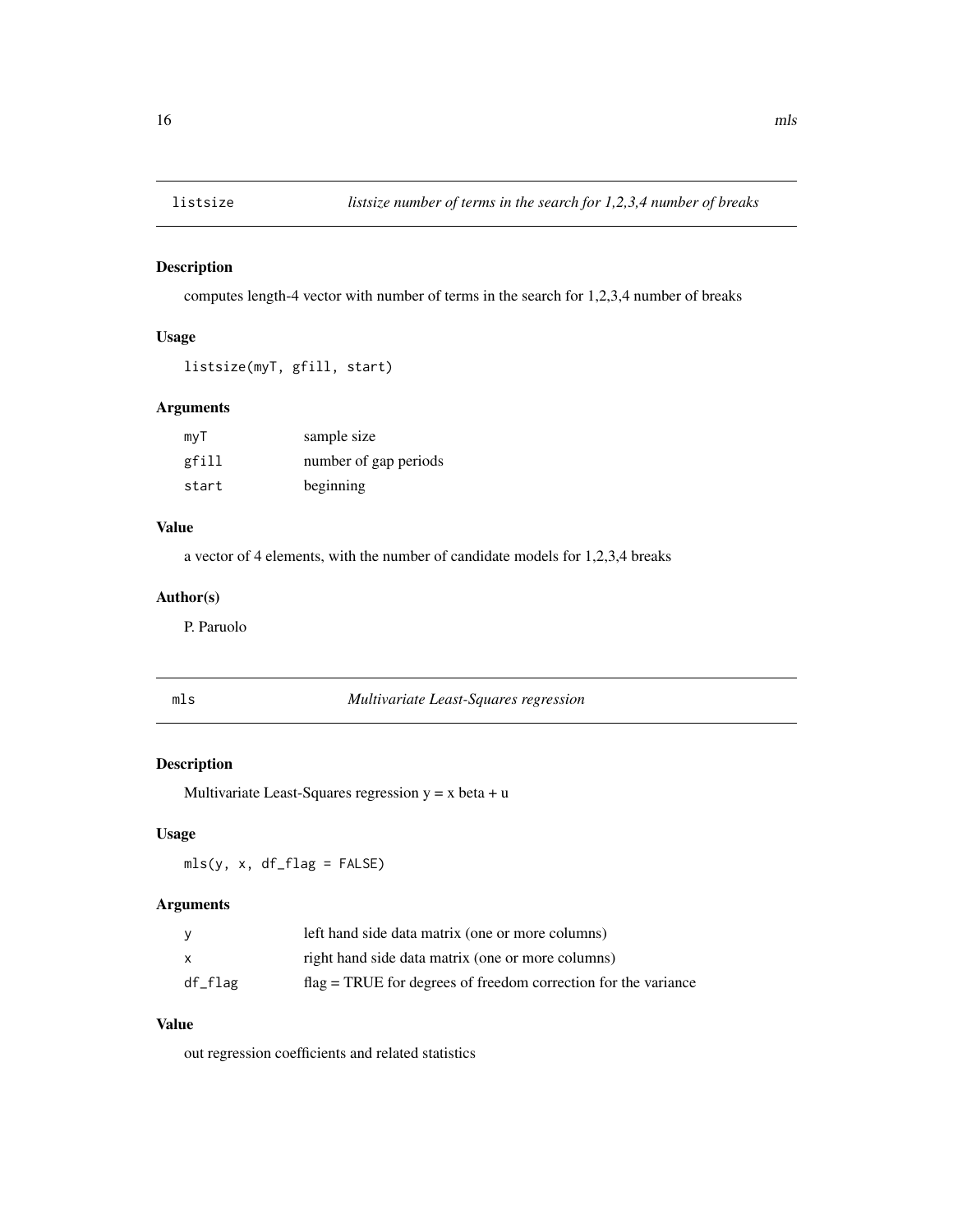#### <span id="page-16-0"></span>summary.cif 17

# Author(s)

P. Berta, P. Paruolo, S. Verzillo, PG. Lovaglio

#### References

Berta et al. 2020

summary.cif *summary function for cif*

# Description

Summary function for presize

#### Usage

## S3 method for class 'cif' summary(object, ..., digits = 4)

#### Arguments

| object    | is the name of the cif object created by cif                                                            |
|-----------|---------------------------------------------------------------------------------------------------------|
| $\ddotsc$ | other parameters                                                                                        |
| digits    | integer indicating the number of decimal places (round) or significant digits (sig-<br>nif) to be used. |

#### Value

returns summary output from model estimation and forecasting

#### Author(s)

P. Berta, P. Paruolo, S. Verzillo, PG. Lovaglio

# References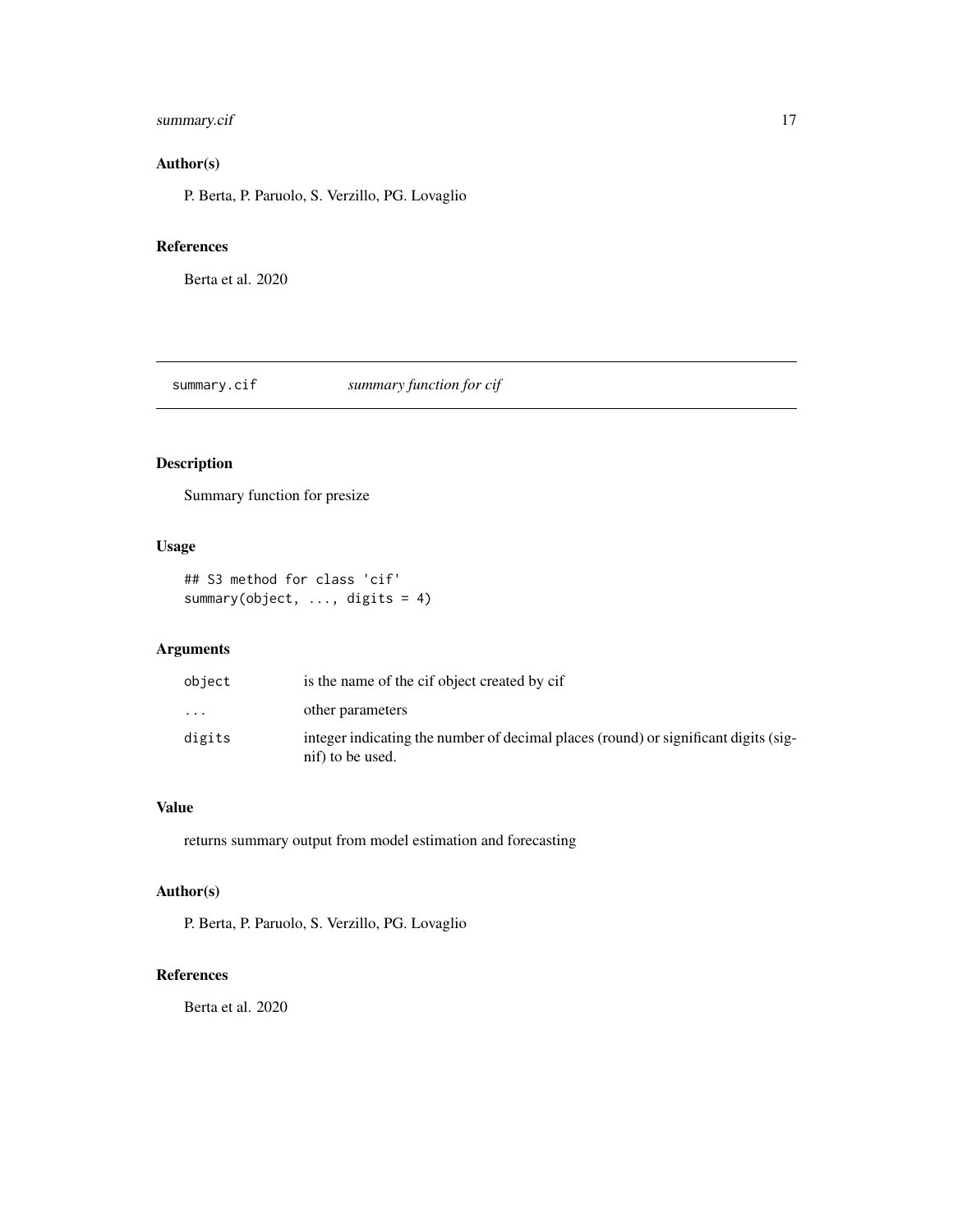<span id="page-17-0"></span>

Wald test for multivariate Least-Squares regression

#### Usage

```
Wald.mls(mlsresults)
```
#### Arguments

mlsresults output of mls, mlsresults<-mls(y, x, df\_flag)

#### Value

wald table of Wald tests on significance of single regressors and pvalues based on chi square distribution

# Author(s)

P. Paruolo

### References